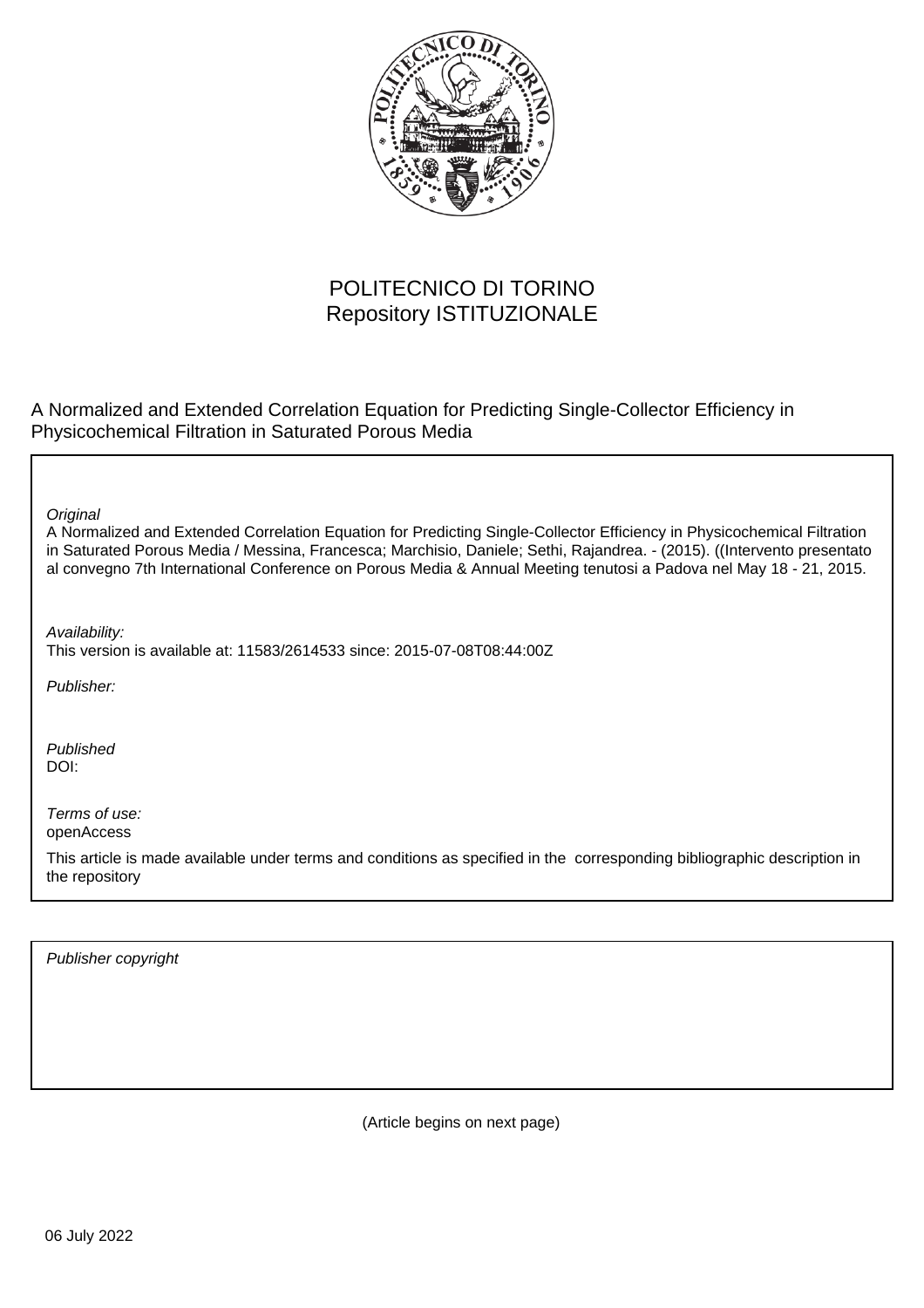## **A Normalized and Extended Correlation Equation for Predicting Single-Collector Efficiency in Physicochemical Filtration in Saturated Porous Media**

*Presenter: Rajandrea Sethi*

## **AUTHORS**

#### **Francesca Messina (1), Daniele Marchisio (2), Rajandrea Sethi (3)**

|  | Politecnico di Torino - DIATI, C.so Duca degli Abruzzi 24, 10129, Torino, IT |  |  |
|--|------------------------------------------------------------------------------|--|--|
|--|------------------------------------------------------------------------------|--|--|

- 2. Politecnico di Torino DISAT, Corso Duca degli Abruzzi 24, 10129, Torino, IT
- 3. Politecnico di Torino DIATI, Corso Duca degli Abruzzi 24, 10129, Torino, IT

## **ABSTRACT**

The colloidal transport and deposition are phenomena involved in different engineering problems. In the environmental engineering field the use of micro- and nano-scale zerovalent iron (M-NZVI) is one of the most promising technologies for groundwater remediation. Colloid deposition is normally studied from a micro scale point of view and the results are then implemented in macro scale models that are used to design field-scale applications.

The single collector efficiency concept predicts particles deposition onto a single grain of a complex porous medium in terms of probability that an approaching particle would be retained on the solid grain. Different approaches and models are available in literature to predict it, but most of them fail in some particular conditions (e.g. low fluid velocity and/or very small or very big particle dimension) because they predict efficiency values exceeding unity.

By analysing particle fluxes and deposition mechanisms and performing a mass balance on the entire domain, the traditional definition of efficiency was reformulated and a novel total flux normalized correlation equation is proposed for predicting single-collector efficiency under a broad range of parameters. The new equation has been formulated starting from a combination of Eulerian and Lagrangian numerical COMSOL Multiphysics® simulations, performed under Smoluchowski-Levich conditions in a geometry which consists of a sphere enveloped by a cylindrical control volume (Figure 1). The normalization of the deposited flux is performed accounting for all of the particles entering into the control volume through all transport mechanisms (not just the upstream convective flux as conventionally done) to provide efficiency values lower than one under any possible combination of transport mechanisms. The particle fluxes onto the collector and through the control volume have been described mathematically as a summation of terms. In order to guarantee the independence of each term, the correlation equation is derived through a rigorous hierarchical parameter estimation process, accounting for single and mutual interacting transport mechanisms.

The new correlation equation provides efficiency values lower than one over a wide range of parameters (Figure 2) and it is valid both for point and finite-size particles. Moreover the correlation equation is extended to include porosity dependence and reduced forms are also proposed by elimination of the less relevant terms without losing the main features of the full equation.

### **REFERENCES**

1. Yao, K. M.; Habibian, M. M.; Omelia, C. R., Water and Waste Water Filtration - Concepts and Applications. Environ Sci Technol 1971, 5, (11), 1105-1112.

3. Tosco T., Sethi R. - Transport of Non-Newtonian Suspensions of Highly Concentrated Micro- And

<sup>2.</sup> Tufenkji, N., M. Elimelech, Correlation equation for predicting single-collector efficiency in physicochemical filtration in saturated porous media. Environmental Science & Technology 2004  $38(2):529-536.$